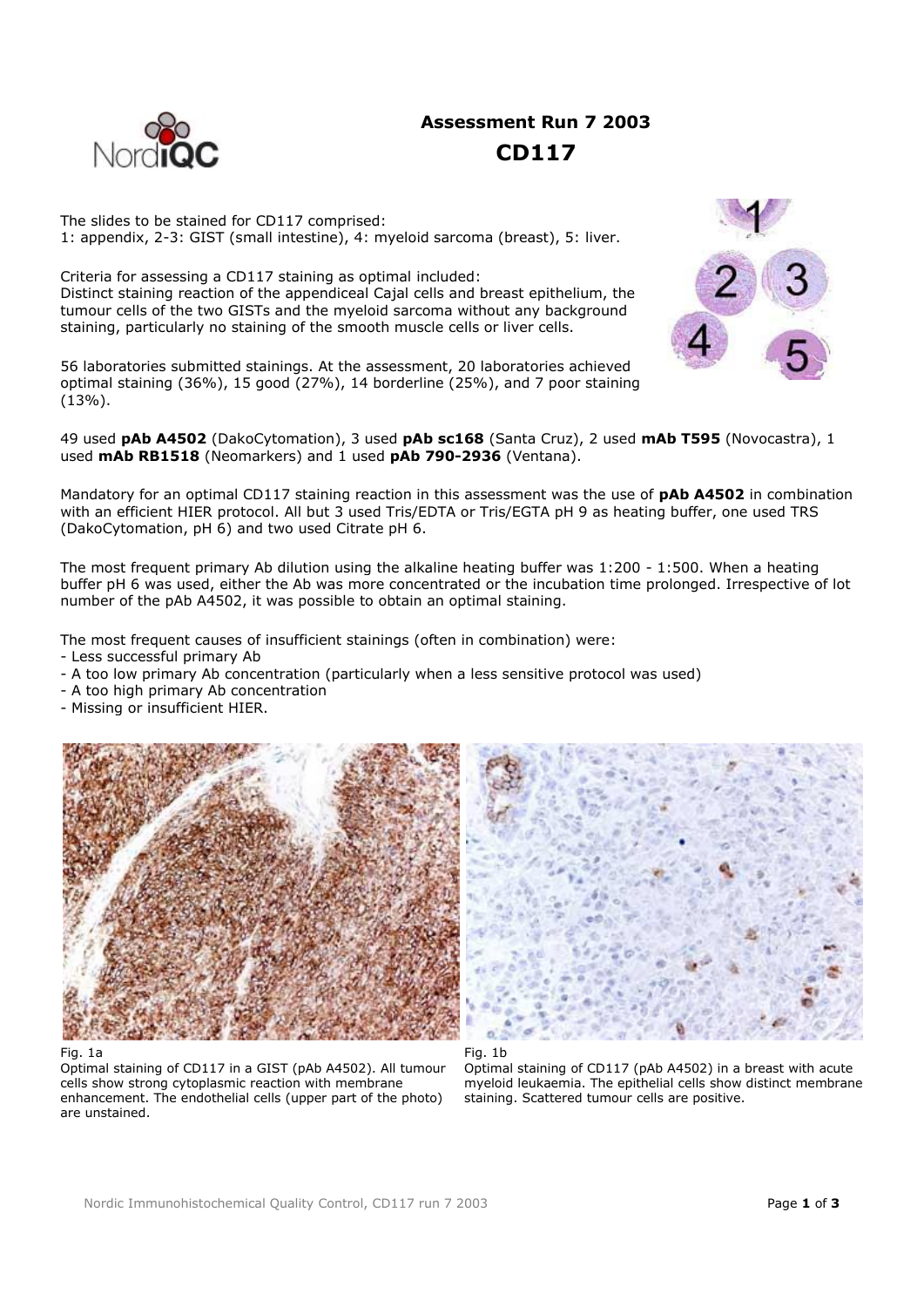

## Fig. 1c

Optimal staining of CD117 (pAb A4502) demonstrating Cajal cells in appendiceal muscularis propria. The smooth muscle cells are unstained.



Fig. 1d

Optimal staining of CD117 (pAb A4502) in a liver. Only portal tract mast cell should stain.



## Fig. 2a

Insufficient staining of CD117 in a GIST (same field as in Fig. 1a). The tumour cells are wekly stained. Too dilute Ab + insufficient HIER.





Insufficient staining of CD117 in a breast AML (same field as in Fig. 1b). The epithelial cells as well as the tumour cells are unstained. Too dilute Ab + insufficient HIER.